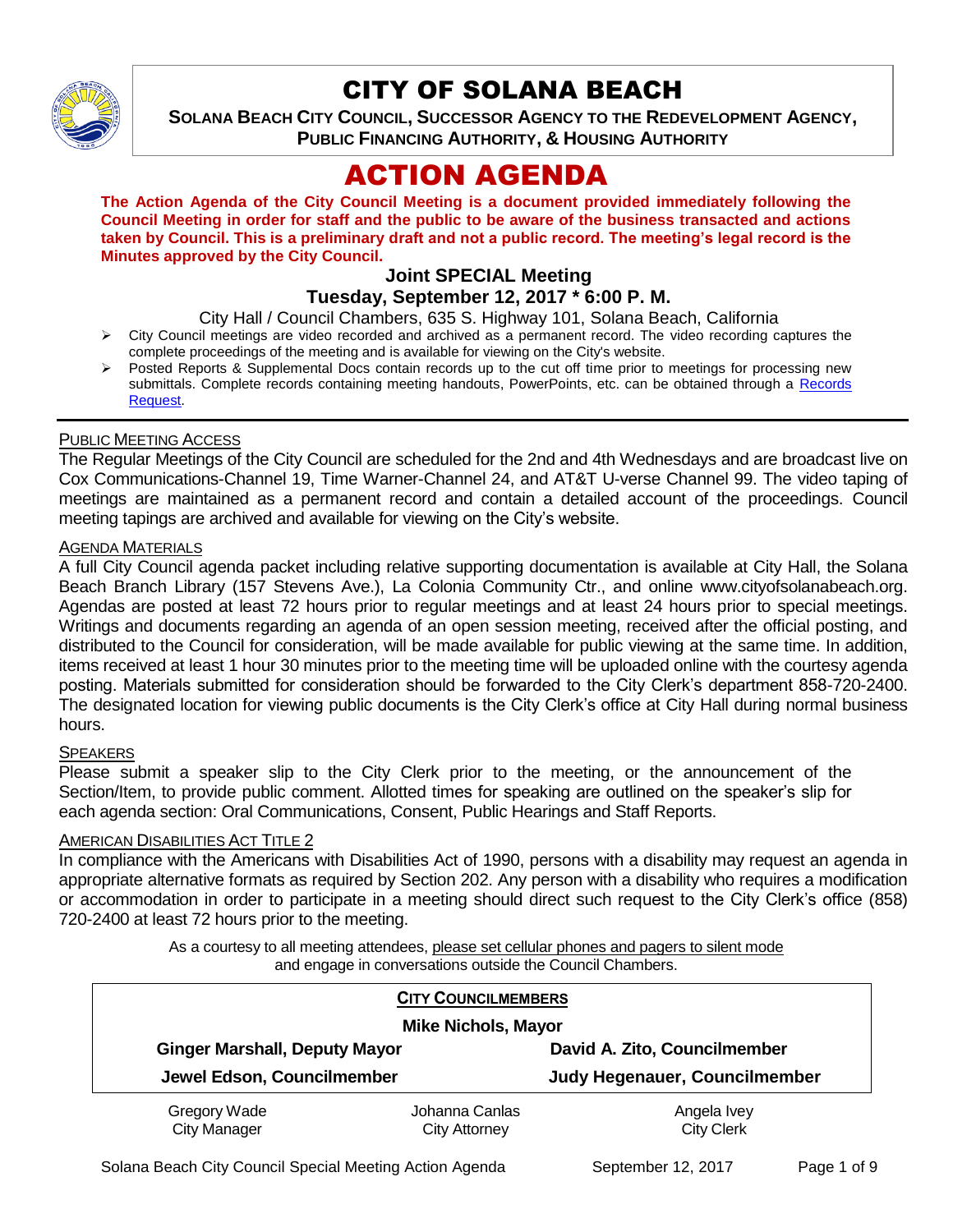## SPEAKERS:

Please submit your speaker slip to the City Clerk prior to the meeting or the announcement of the Item. Allotted times for speaking are outlined on the speaker's slip for Oral Communications, Consent, Public Hearings and Staff Reports.

#### READING OF ORDINANCES AND RESOLUTIONS:

Pursuant to Solana Beach Municipal Code Section 2.04.460, at the time of introduction or adoption of an ordinance or adoption of a resolution, the same shall not be read in full unless after the reading of the title, further reading is requested by a member of the Council. If any Councilmember so requests, the ordinance or resolution shall be read in full. In the absence of such a request, this section shall constitute a waiver by the council of such reading.

# **CALL TO ORDER AND ROLL CALL:**

## **CLOSED SESSION REPORT:** (when applicable)

# **FLAG SALUTE:**

#### **APPROVAL OF AGENDA: COUNCIL ACTION: Approved 4/0/1 (Absent: Nichols)**

## **ORAL COMMUNICATIONS:**

This portion of the agenda provides an opportunity for members of the public to address the City Council on items relating to City business and not appearing on today's agenda by submitting a speaker slip (located on the back table) to the City Clerk. Comments relating to items on this evening's agenda are taken at the time the items are heard. Pursuant to the Brown Act, no action shall be taken by the City Council on public comment items. Council may refer items to the City Manager for placement on a future agenda. The maximum time allotted for each presentation is THREE MINUTES (SBMC 2.04.190). Please be aware of the timer light on the Council Dais.

# **COUNCIL COMMUNITY ANNOUNCEMENTS / COMMENTARY:**

*An opportunity for City Council to make brief announcements or report on their activities. These items are not agendized for official City business with no action or substantive discussion.* 

# **A. CONSENT CALENDAR:** (Action Items) (A.1. - A.9.)

Items listed on the Consent Calendar are to be acted in a single action of the City Council unless pulled for discussion. Any member of the public may address the City Council on an item of concern by submitting to the City Clerk a speaker slip (located on the back table) before the Consent Calendar is addressed. Those items removed from the Consent Calendar by a member of the Council will be trailed to the end of the agenda, while Consent Calendar items removed by the public will be discussed immediately after approval of the Consent Calendar.

# **A.1. This Item was pulled from the Agenda.**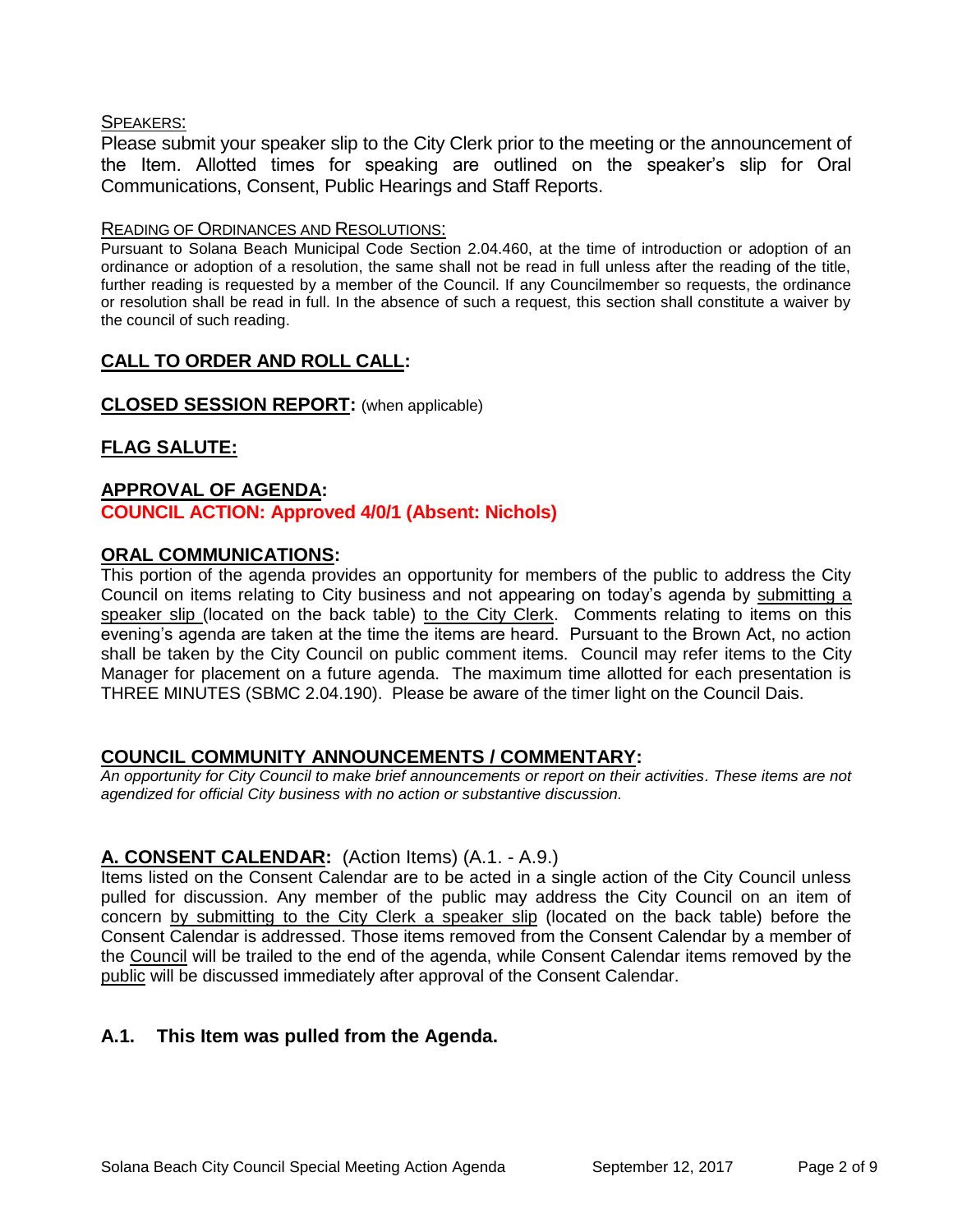# **A.2. Register Of Demands.** (File 0300-30)

Recommendation: That the City Council

1. Ratify the list of demands for August 5, 2017 through August 25, 2017.

## [Item A.2. Report \(click here\)](https://solanabeach.govoffice3.com/vertical/Sites/%7B840804C2-F869-4904-9AE3-720581350CE7%7D/uploads/Item_A.2._Report_(click_here)_9-12-17.PDF)

*Posted Reports & Supplemental Docs contain records up to the cut off time, prior to the start of the meeting, for processing new submittals. The final official record containing handouts, PowerPoints, etc. can be obtained through a Records Request to the City Clerk's Office.* **COUNCIL ACTION: Approved 4/0/1 (Absent: Nichols)**

## **A.3. General Fund Adopted Budget for Fiscal Year 2017-2018 Changes.** (File 0330-30)

Recommendation: That the City Council

1. Receive the report listing changes made to the Fiscal Year 2017-2018 General Fund Adopted Budget.

[Item A.3. Report \(click here\)](https://solanabeach.govoffice3.com/vertical/Sites/%7B840804C2-F869-4904-9AE3-720581350CE7%7D/uploads/Item_A.3._Report_(click_here)_9-12-17.PDF)

*Posted Reports & Supplemental Docs contain records up to the cut off time, prior to the start of the meeting, for processing new submittals. The final official record containing handouts, PowerPoints, etc. can be obtained through a Records Request to the City Clerk's Office.* **COUNCIL ACTION: Approved 4/0/1 (Absent: Nichols)**

## **A.4. 2017 Street Maintenance & Repair Project, Bid 2017-08.** (File 0820-35)

Recommendation: That the City Council

- 1. Adopt **Resolution 2017-023**:
	- a. Approving the list of streets to be overlaid with asphalt concrete.
	- b. Awarding a construction contract for the 2017 Street Maintenance & Repair Project, Bid 2017-08, in the amount of \$344,290, to PAL General Engineering.
	- c. Approving an amount of \$69,000 for construction contingency.
	- d. Authorizing the City Manager to execute the construction contract on behalf of the City.
	- e. Authorizing the City Manager to approve cumulative change orders up to the construction contingency amount.

## [Item A.4. Report \(click here\)](https://solanabeach.govoffice3.com/vertical/Sites/%7B840804C2-F869-4904-9AE3-720581350CE7%7D/uploads/Item_A.4._Report_(click_here)_9-12-17.pdf)

## [A.4. Updated Report # 1](https://solanabeach.govoffice3.com/vertical/Sites/%7B840804C2-F869-4904-9AE3-720581350CE7%7D/uploads/A.4._Updated_Report_1_-_9-12-17.pdf)

*Posted Reports & Supplemental Docs contain records up to the cut off time, prior to the start of the meeting, for processing new submittals. The final official record containing handouts, PowerPoints, etc. can be obtained through a Records Request to the City Clerk's Office.* **COUNCIL ACTION: Approved 4/0/1 (Absent: Nichols)**

## **A.5. Clean and Reseal Concrete Lithocrete at Various Locations Project.** (File 0820-35)

Recommendation: That the City Council

- 1. Adopt **Resolution 2017-017**:
	- a. Authorizing the City Council to accept as complete the project to Clean and Reseal Concrete Lithocrete at Various Locations, Bid No. 2017-05, performed by Miramar General Engineering.
	- b. Authorizing the City Clerk to file a Notice of Completion.

#### [Item A.5. Report \(click here\)](https://solanabeach.govoffice3.com/vertical/Sites/%7B840804C2-F869-4904-9AE3-720581350CE7%7D/uploads/Item_A.5._Report_(click_here)_9-12-17.PDF)

*Posted Reports & Supplemental Docs contain records up to the cut off time, prior to the start of the meeting, for processing new submittals. The final official record containing handouts, PowerPoints, etc. can be obtained through a Records Request to the City Clerk's Office.* **COUNCIL ACTION: Approved 4/0/1 (Absent: Nichols)**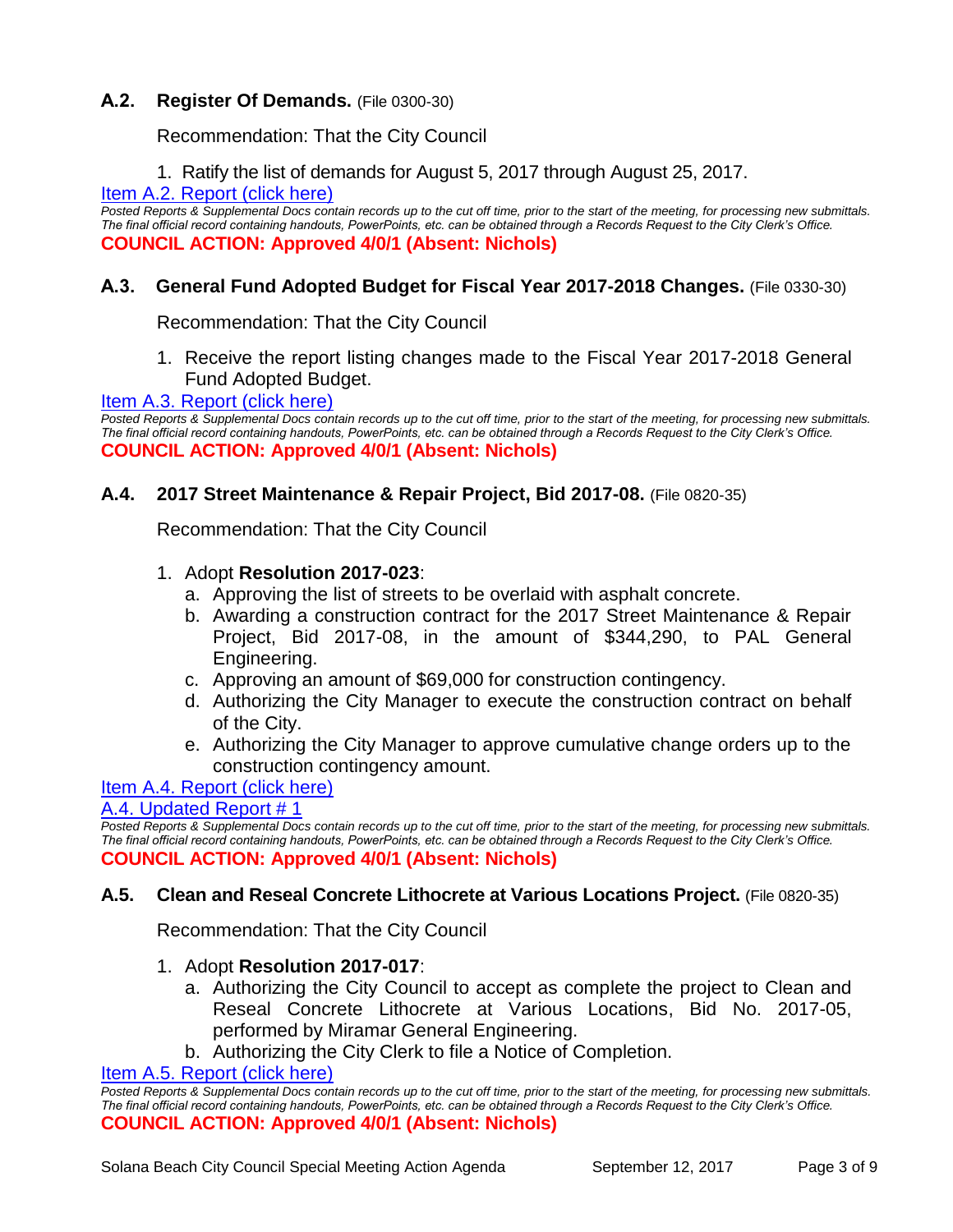## **A.6. Software Maintenance Agreement with Superion.** (File 0190-30)

Recommendation: That the City Council

- 1. Adopt **Resolution 2017-139**:
	- a. Authorizing the City Manager to execute a one-year maintenance agreement with Superion to provide software support beginning July 1, 2017.
	- b. Authorizing the City Manager to extend the agreement for up to one additional one year term, at the City's option, at an amount not to exceed the amount identified and budgeted for the subsequent year.

#### [Item A.6. Report \(click here\)](https://solanabeach.govoffice3.com/vertical/Sites/%7B840804C2-F869-4904-9AE3-720581350CE7%7D/uploads/Item_A.6._Report_(click_here)_9-12-17_.PDF)

*Posted Reports & Supplemental Docs contain records up to the cut off time, prior to the start of the meeting, for processing new submittals. The final official record containing handouts, PowerPoints, etc. can be obtained through a Records Request to the City Clerk's Office.* **COUNCIL ACTION: Approved 4/0/1 (Absent: Nichols)**

## **A.7. City Hall Shingle Roof Replacement Project.** (File 0710-30)

Recommendation: That the City Council

- 1. Adopt **Resolution 2017-016**:
	- a. Authorizing the City Council to accept as complete the City Hall Shingle Roof Replacement Project, Bid No. 2017-02, constructed by C&I Roofing Company.
	- b. Authorizing the City Clerk to file a Notice of Completion.

## [Item A.7. Report \(click here\)](https://solanabeach.govoffice3.com/vertical/Sites/%7B840804C2-F869-4904-9AE3-720581350CE7%7D/uploads/Item_A.7._Report_(click_here)_9-12-17.PDF)

*Posted Reports & Supplemental Docs contain records up to the cut off time, prior to the start of the meeting, for processing new submittals. The final official record containing handouts, PowerPoints, etc. can be obtained through a Records Request to the City Clerk's Office.* **COUNCIL ACTION: Approved 4/0/1 (Absent: Nichols)**

## **A.8. Red Light Camera Enforcement Agreement.** (File 0860-50)

Recommendation: That the City Council

- 1. Adopt **Resolution 2017-113**:
	- a. Authorizing the City Manager to execute a Professional Services Agreement, for a length of five years, with Redflex Traffic Systems, Inc. for automated red light photo enforcement.
	- b. Authorizing the City Manager to execute three additional one year extensions at an amount not to exceed the amount identified and budgeted for each subsequent year.

[Item A.8. Report \(click here\)](https://solanabeach.govoffice3.com/vertical/Sites/%7B840804C2-F869-4904-9AE3-720581350CE7%7D/uploads/Item_A.8._Report_(click_here)_9-12-17.PDF)

[A.8. Updated Report #1](https://solanabeach.govoffice3.com/vertical/Sites/%7B840804C2-F869-4904-9AE3-720581350CE7%7D/uploads/A.8._Updated_Report_1_-_9-12-17.pdf)

A.8. [Supplemental Documents](https://solanabeach.govoffice3.com/vertical/Sites/%7B840804C2-F869-4904-9AE3-720581350CE7%7D/uploads/A.8._Supplemental_Documents_-_9-11-17_at_245pm.pdf)

[A.8. Supplemental Documents updated 9-12-17](https://solanabeach.govoffice3.com/vertical/Sites/%7B840804C2-F869-4904-9AE3-720581350CE7%7D/uploads/A.8._Supplemental_Document_updated__9-12-17_at_420pm.pdf) at 4:20pm

*Posted Reports & Supplemental Docs contain records up to the cut off time, prior to the start of the meeting, for processing new submittals. The final official record containing handouts, PowerPoints, etc. can be obtained through a Records Request to the City Clerk's Office.*

**COUNCIL ACTION: Approved 4/0/1 (Absent: Nichols)**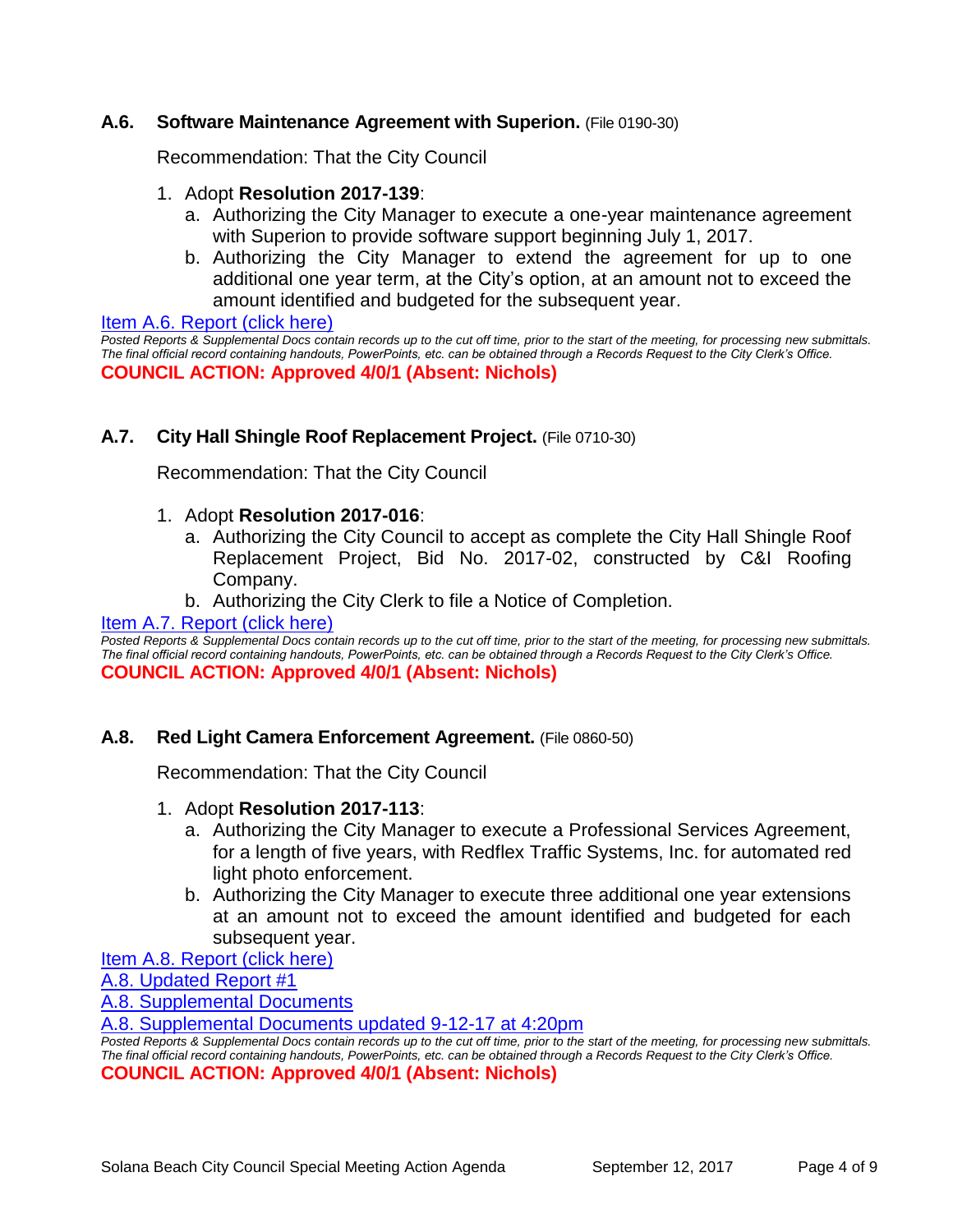# **A.9. Fire Apparatus Maintenance and As-Needed Repair Agreement.** (File 0370-26)

Recommendation: That the City Council

- 1. Adopt **Resolution 2017-140**:
	- a. Awarding the maintenance and repair agreement to North County Emergency Vehicle Services in the amount not to exceed \$60,000.
	- b. Authorizing the City Manager to extend the agreement for four additional one year terms, at the City's option.

[Item A.9. Report \(click here\)](https://solanabeach.govoffice3.com/vertical/Sites/%7B840804C2-F869-4904-9AE3-720581350CE7%7D/uploads/Item_A.9._Report_(click_here)_9-12-17.PDF)

*Posted Reports & Supplemental Docs contain records up to the cut off time, prior to the start of the meeting, for processing new submittals. The final official record containing handouts, PowerPoints, etc. can be obtained through a Records Request to the City Clerk's Office.* **COUNCIL ACTION: Approved 4/0/1 (Absent: Nichols)**

# **C. STAFF REPORTS**:

*Submit speaker slips to the City Clerk.*

## **C.1. Quarterly Investment Report.** (File 0350-44)

Recommendation: That the City Council

1. Accepts and files the Cash and Investment Report for the quarter ended June 30, 2017. If Council desires, direct City Manager to implement the Management Directive.

[Item C.1. Report \(click here\)](https://solanabeach.govoffice3.com/vertical/Sites/%7B840804C2-F869-4904-9AE3-720581350CE7%7D/uploads/Item_C.1._Report_(click_here)_9-12-17.pdf)

*Posted Reports & Supplemental Docs contain records up to the cut off time, prior to the start of the meeting, for processing new submittals. The final official record containing handouts, PowerPoints, etc. can be obtained through a Records Request to the City Clerk's Office.* **COUNCIL ACTION: Approved 4/0/1 (Absent: Nichols)**

# **C.3. Wireless Facilities on Vertical Infrastructure in the Public Rights-of-Way Model License Agreement.** (File 1000-50)

Recommendation: That the City Council

1. Approve the use of a Model License Agreement by adoption of **Resolution 2017-071**.

## [Item C.3. Report \(click here\)](https://solanabeach.govoffice3.com/vertical/Sites/%7B840804C2-F869-4904-9AE3-720581350CE7%7D/uploads/Item_C.3._Report_(click_here)_9-12-17.PDF)

*Posted Reports & Supplemental Docs contain records up to the cut off time, prior to the start of the meeting, for processing new submittals. The final official record containing handouts, PowerPoints, etc. can be obtained through a Records Request to the City Clerk's Office.* **COUNCIL ACTION: Approved 5/0** 

# **B. PUBLIC HEARINGS:** (B.1. – B.2.)

This portion of the agenda provides citizens an opportunity to express their views on a specific issue as required by law after proper noticing by submitting a speaker slip (located on the back table) to the City Clerk. After considering all of the evidence, including written materials and oral testimony, the City Council must make a decision supported by findings and the findings must be supported by substantial evidence in the record. An applicant or designees for a private development/business project, for which the public hearing is being held, is allotted a total of fifteen minutes to speak, as per SBMC 2.04.210. A portion of the fifteen minutes may be saved to respond to those who speak in opposition. All other speakers have three minutes each. Please be aware of the timer light on the Council Dais.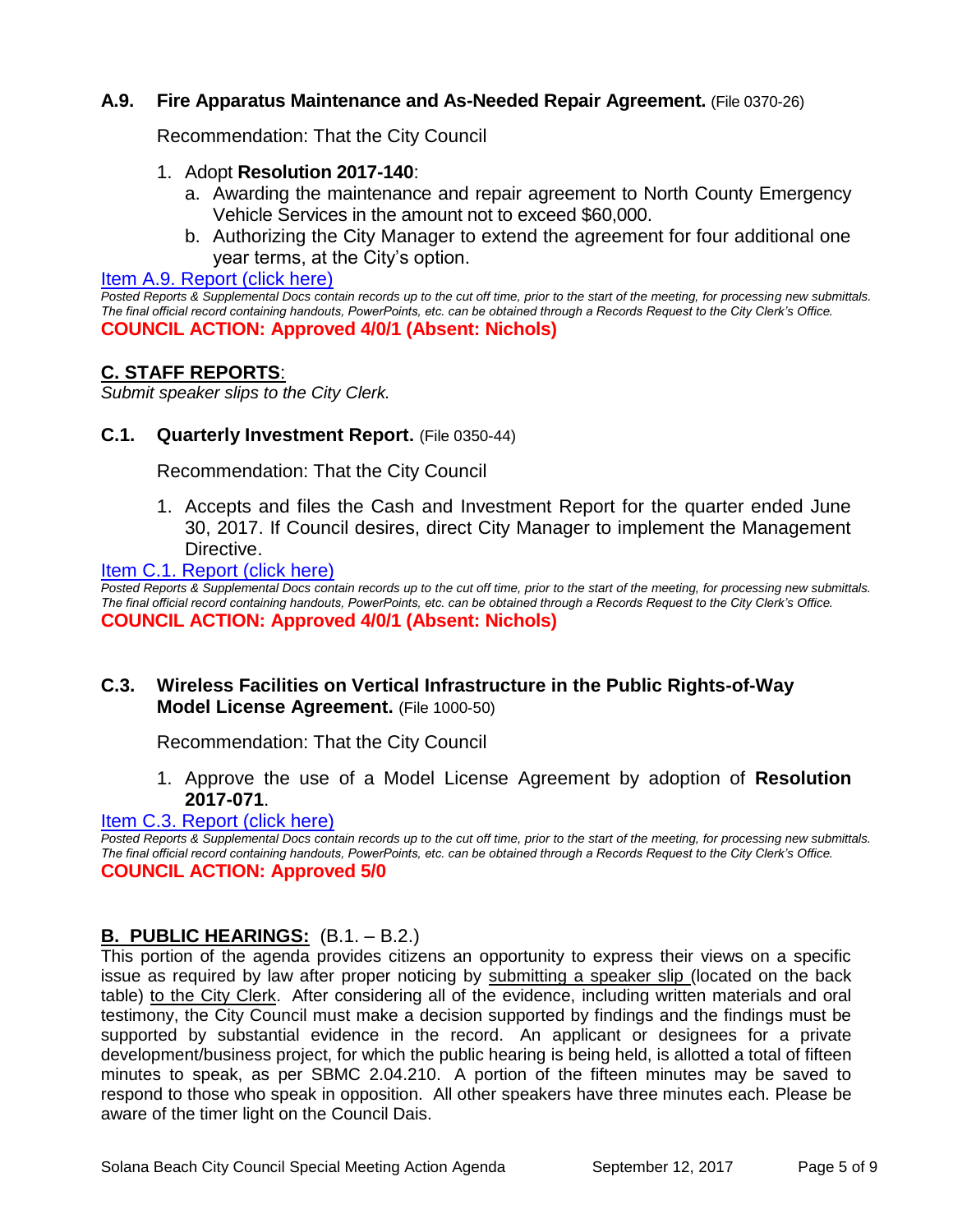# **B.1. Public Hearing: 520 N. Granados, Applicant: Freis, Case# 17-17-08.** (File 0600-40)

The proposed project meets the minimum zoning requirements under the SBMC, may be found to be consistent with the General Plan and may be found, as conditioned, to meet the discretionary findings required as discussed in this report to approve a DRP. Therefore, Staff recommends that the City Council:

- 1. Conduct the Public Hearing: Open the Public Hearing, Report Council Disclosures, Receive Public Testimony, and Close the Public Hearing.
- 2. Find the project exempt from the California Environmental Quality Act pursuant to Section 15303 of the State CEQA Guidelines; and
- 3. If the City Council makes the requisite findings and approves the project, adopt **Resolution 2017-136** conditionally approving a DRP to construct a first-floor remodel and 1,106 square-foot addition and a 970 square-foot partiallysubterranean basement-level garage and bedroom addition to an existing singlestory, single-family residence with an attached, two-car garage and two-car carport, and perform associated site improvements at 520 North Granados Avenue, Solana Beach.

[Item B.1. Report \(click here\)](https://solanabeach.govoffice3.com/vertical/Sites/%7B840804C2-F869-4904-9AE3-720581350CE7%7D/uploads/Item_B.1._Report_(click_here)_9-12-17.PDF)

[B.1. Supplemental Documents -](https://solanabeach.govoffice3.com/vertical/Sites/%7B840804C2-F869-4904-9AE3-720581350CE7%7D/uploads/B.1._Supplemental_Documents_-_R(3).pdf) R

*Posted Reports & Supplemental Docs contain records up to the cut off time, prior to the start of the meeting, for processing new submittals. The final official record containing handouts, PowerPoints, etc. can be obtained through a Records Request to the City Clerk's Office.* **COUNCIL ACTION: Approved 4/0/1 (Recused: Hegenauer)** 

**B.2. Public Hearing: 197-201 Pacific, Applicants: Monroe and Sloan, Case# 17-15- 24.** (File 0600-40)

Recommendation: That the City Council

- 1. Conduct the Public Hearing: Open the public hearing, Report Council disclosures, Receive public testimony, Close the public hearing.
- 2. If the Council can make the required findings, adopt **Resolution 2017-137**, approving the request for a Time Extension for approvals and entitlements in Case No. 17-15-24 and setting the expiration date on October 28, 2018.

[Item B.2. Report \(click here\)](https://solanabeach.govoffice3.com/vertical/Sites/%7B840804C2-F869-4904-9AE3-720581350CE7%7D/uploads/Item_B.2._Report_(click_here)_9-12-17.PDF)

[B.2. Supplemental Documents](https://solanabeach.govoffice3.com/vertical/Sites/%7B840804C2-F869-4904-9AE3-720581350CE7%7D/uploads/B.2._Supplemental_Documents_-_9-11-17.pdf)

*Posted Reports & Supplemental Docs contain records up to the cut off time, prior to the start of the meeting, for processing new submittals. The final official record containing handouts, PowerPoints, etc. can be obtained through a Records Request to the City Clerk's Office.* **COUNCIL ACTION: Approved 5/0**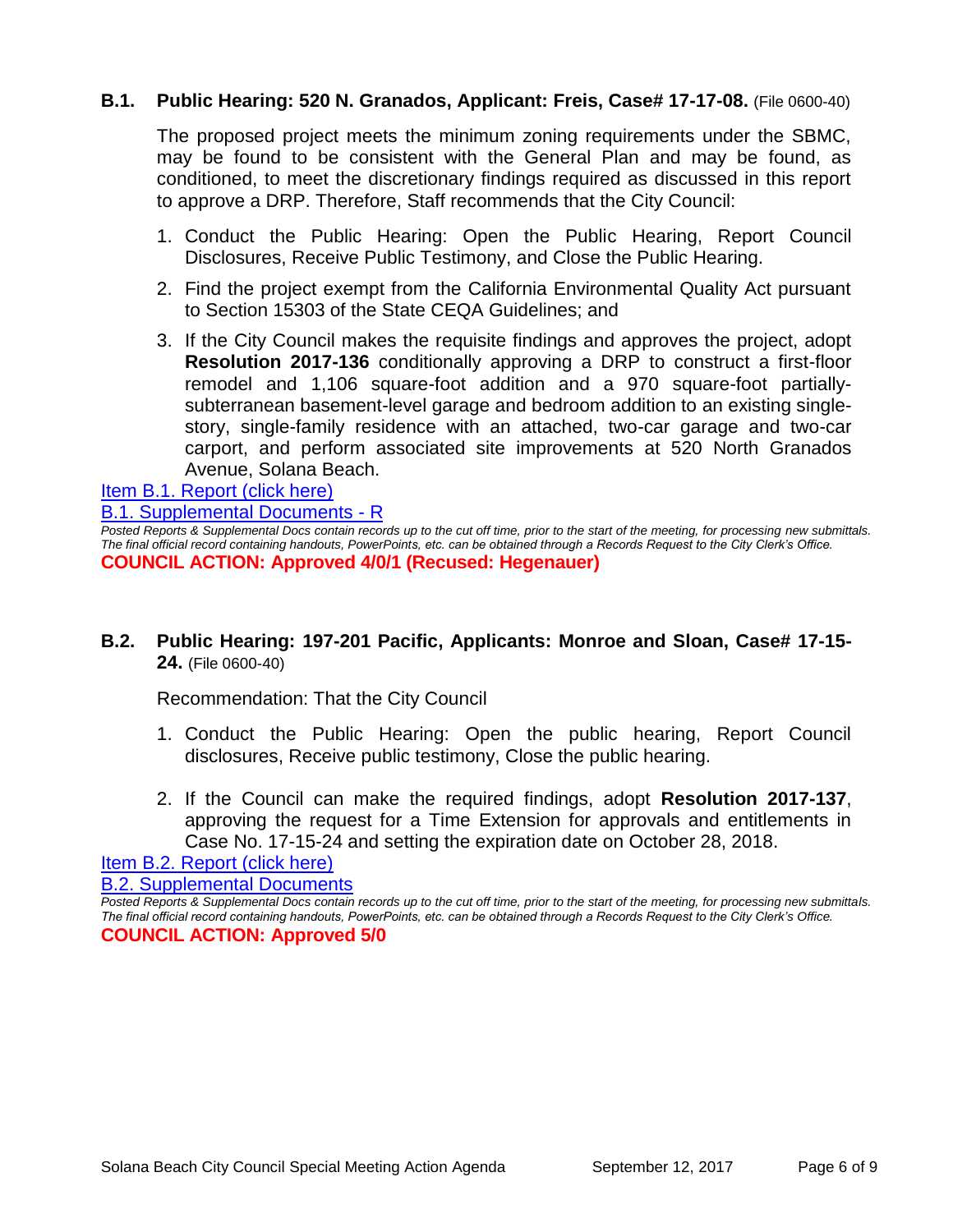# **C. STAFF REPORTS**:

*Submit speaker slips to the City Clerk.*

# **C.4. Year-End Budget Adjustments for Fiscal Year 2016-2017.** (File 0330-30)

Recommendation: That the City Council

- 1. Accept and file the General Fund Update for Fiscal Year 2016/17.
- 2. Provide direction to Staff regarding whether to use an amount of the projected General Fund surplus to fund the PARS Irrevocable Trust as part of a budget appropriation to the General Fund and other funds as determined by the Finance Department for Fiscal Year 2016/17.
- 3. Provide direction to Staff regarding whether to use an amount of the projected General Fund surplus to fund the City CIP fund.
- 4. Approve **Resolution 2017-096** revising appropriations in the Fiscal Year 2016/17 Budget.

[Item C.4. Report \(click here\)](https://solanabeach.govoffice3.com/vertical/Sites/%7B840804C2-F869-4904-9AE3-720581350CE7%7D/uploads/Item_C.4._Report_(click_here)_9-12-17.PDF) *Posted Reports & Supplemental Docs contain records up to the cut off time, prior to the start of the meeting, for processing new submittals. The final official record containing handouts, PowerPoints, etc. can be obtained through a Records Request to the City Clerk's Office.* **COUNCIL ACTION: Approved 5/0** 

**C.2. Introduce (1st Reading) Ordinance 480 - Electronic Vehicle Charging Stations.** (File 0600-95)

Recommendation: That the City Council

1. Introduce **Ordinance 480** to add Chapter 15.54 to the Solana Beach Municipal Code to Provide an Expedited, Streamlined Permitting Process for Electric Vehicle Charging Systems.

## [Item C.2. Report \(click here\)](https://solanabeach.govoffice3.com/vertical/Sites/%7B840804C2-F869-4904-9AE3-720581350CE7%7D/uploads/Item_C.2._Report_(click_here)_9-12-17.PDF)

*Posted Reports & Supplemental Docs contain records up to the cut off time, prior to the start of the meeting, for processing new submittals. The final official record containing handouts, PowerPoints, etc. can be obtained through a Records Request to the City Clerk's Office.* **COUNCIL ACTION: Approved 5/0** 

# **WORKPLAN COMMENTS:**

*Adopted June 8, 2016*

## **COMPENSATION & REIMBURSEMENT DISCLOSURE:**

GC: Article 2.3. Compensation: 53232.3. (a) Reimbursable expenses shall include, but not be limited to, meals, lodging, and travel. 53232.3 (d) Members of a legislative body shall provide brief reports on meetings attended at the expense of the local agency at the next regular meeting of the legislative body.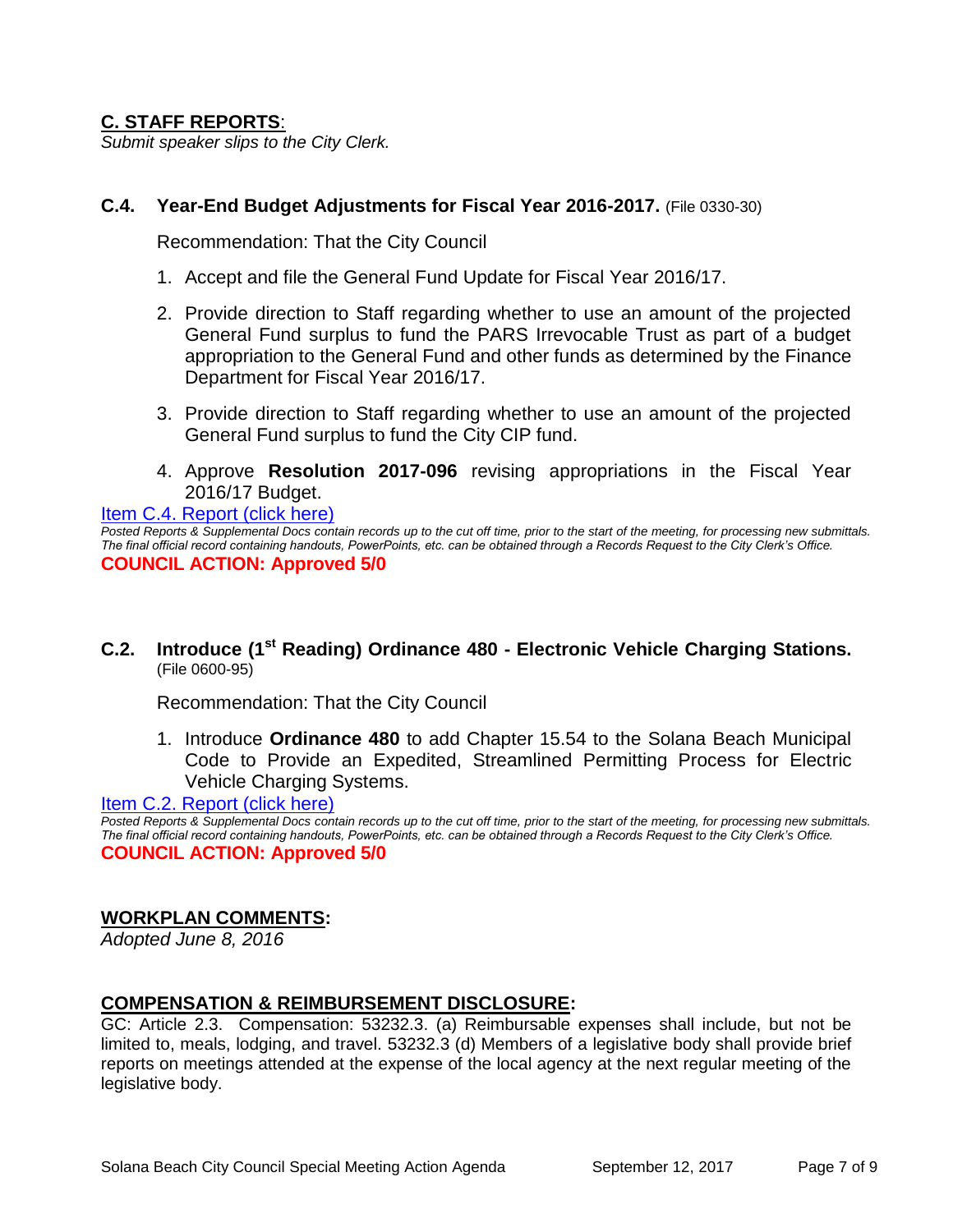# **COUNCIL COMMITTEE REPORTS:**

## **Regional Committees: (outside agencies, appointed by this Council)**

- a. City Selection Committee (meets twice a year) Nichols (Edson, alternate).
- b. County Service Area 17 Marshall (Nichols, alternate).
- c. Escondido Creek Watershed Authority Marshall/Staff (no alternate).
- d. League of Ca. Cities' San Diego County Executive Committee Nichols (Edson, alternate) and any subcommittees.
- e. League of Ca. Cities' Local Legislative Committee Nichols (Edson, alternate)
- f. League of Ca. Cities' Coastal Cities Issues Group (CCIG) Nichols (Edson, alternate)
- g. North County Dispatch JPA Marshall (Edson, alternate).
- h. North County Transit District Edson (Nichols, alternate)
- i. Regional Solid Waste Association (RSWA) Nichols (Hegenauer, alternate).
- j. SANDAG Zito (Primary), Edson (1<sup>st</sup> alternate), Nichols (2<sup>nd</sup> alternate) and any subcommittees.
- k. SANDAG Shoreline Preservation Committee Zito (Hegenauer, alternate).
- l. San Dieguito River Valley JPA Hegenauer (Nichols, alternate).
- m. San Elijo JPA Marshall, Zito (City Manager, alternate).
- n. 22<sup>nd</sup> Agricultural District Association Community Relations Committee Marshall, Edson.

# **Standing Committees: (All Primary Members)** *(Permanent Committees)*

- a. Business Liaison Committee Zito, Edson.
- b. Highway 101 / Cedros Ave. Development Committee Edson, Nichols.
- c. Fire Dept. Management Governance & Organizational Evaluation Edson, Hegenauer
- d. I-5 Construction Committee Zito, Edson.
- e. Parks and Recreation Committee Nichols, Zito
- f. Public Arts Committee Marshall, Hegenauer.
- g. School Relations Committee Nichols, Hegenauer.

# **ADJOURN:**

#### **AFFIDAVIT OF POSTING**

*STATE OF CALIFORNIA COUNTY OF SAN DIEGO CITY OF SOLANA BEACH* §

I, Angela Ivey, City Clerk of the City of Solana Beach, do hereby certify that this Agenda for the September 12, 2017 Council Meeting was called by City Council, Successor Agency to the Redevelopment Agency, Public Financing Authority, and the Housing Authority of the City of Solana Beach, California, was provided and posted on September 1, 2017 at 4:10 p.m. on the City Bulletin Board at the entrance to the City Council Chambers. Said meeting is held at 6:00 p.m., September 12, 2017, in the Council Chambers, at City Hall, 635 S. Highway 101, Solana Beach, California.

> Angela Ivey, City Clerk City of Solana Beach, CA